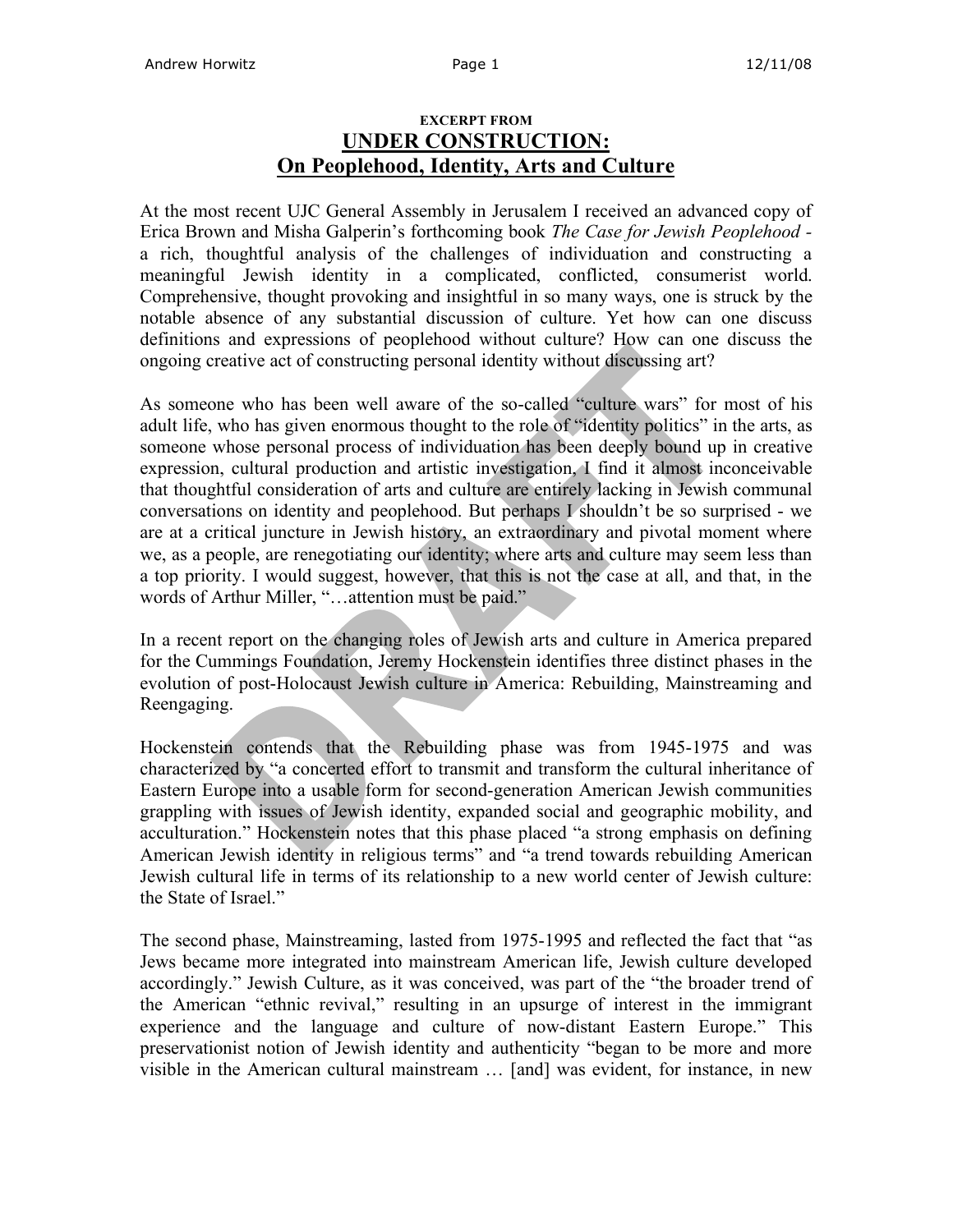academic Jewish studies programs, new publishing initiatives, and major radio and recording projects related to Yiddish culture and the American Jewish experience."

Then, beginning in the 1990's, we see a third phase, Reengaging, where the "organized American Jewish community has undergone a self-conscious process of collective cultural and religious renewal."

Anyone who has been involved in communal Jewish life during the past ten years is by now familiar with the idea of fostering culture as an access point to Judaism and to promote continuity. The idea has been explored extensively, first by the 2005 Steven Cohen and Ari Kelman study "Cultural Events & Jewish Identities: Young Adult Jews in New York," commissioned by the Foundation for Jewish Culture, followed in short order by Cohen and Kelman's "The Continuity of Discontinuity", commissioned by the Andrea and Charles Bronfman Philanthropies and re-iterated most recently in June 2008 with the publication of Ari Y. Kelman's "Legwork, Framework, Artwork: Engaging the Next Generation of Jews" commissioned by Denver's Rose Family Foundation.

While one can contend that these studies are merely repeatedly re-stating the obvious, the more salient fact is that they miss the point. Culture -and art, as a subset of culture- is not merely a sociological or demographic signifier. Culture actually *means* something. These studies have explored the surface of culture without moving into meaning. As a result, communal support of arts and culture is predicated entirely on "continuity" - which, frankly, undermines the significance of art itself. By reducing art and culture to a "continuity device" we undervalue the importance of the creative imagination and, too often, we mistake art for entertainment. "New" or "alternative" or "contemporary" Jewish culture is not merely a trick to attract young people into institutional Jewish life. It is an integral and irreplaceable component of envisioning and re-imagining the Jewish future.

So what, then, does this new culture mean and how can we use it to envision the Jewish future? Let's begin by defining culture:

*culture* n. The totality of socially transmitted behavior patterns, arts, beliefs, institutions, **and all other products of human work and thought**.

Culture is not a luxury; it is the totality of human expression, the manifestation of afflatus in the physical world. Culture is the investigation of human imagination, it his how we create hope or despair, it is how we represent ourselves - our lives, our dreams and our values - *to* ourselves. As such one could posit that the generative, creative act is human modeling of the primary divine behavior, that of bringing forth something from nothing. And in the praxis of culture, Art is "pure research."

In his speech to the GA Shimon Peres spoke of Israel's commitment to innovation, science, medicine, alternative energy and environmentalism. That same spirit must carry over to the arts -we must foster the "pure research" of cultural innovation, to bring the artistic imagination to the challenges we face. We know that there are various kinds of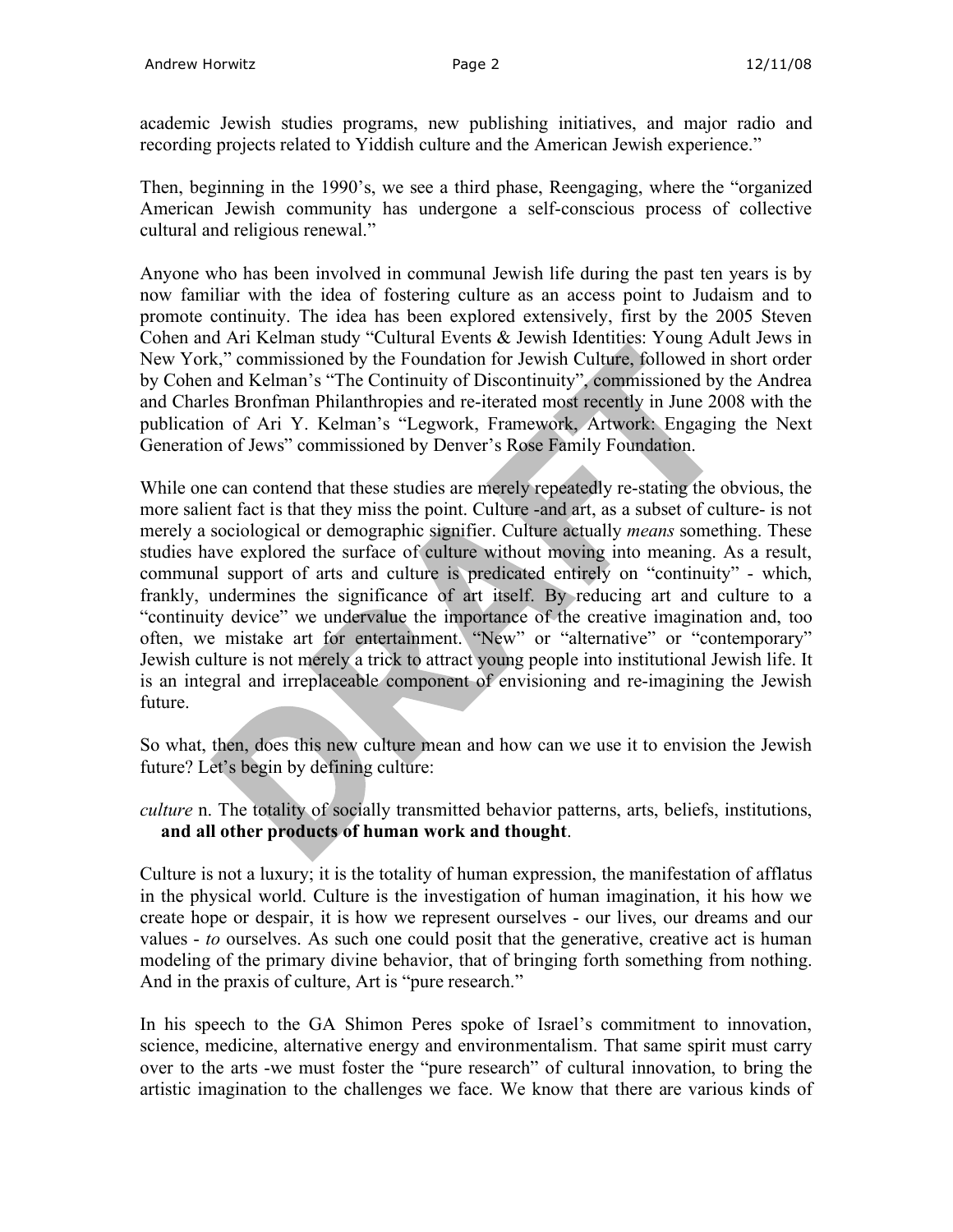intelligence - logical, scientific, social, emotional - and as Jews we must nurture all forms of intelligence, not just the hard sciences.

But what is our relationship to culture? Hockenstein notes that as Jews assimilated into American life our cultural interests moved away from our Jewish identity - we have become enormously successful in the so-called "neutral" space of mainstream American arts and culture - and as a result, innovative investigations of Jewish identity through culture have atrophied. One useful case study for analyzing the changing relationship of Jewish identity, art and culture is the curatorial shift in American Jewish Museums.

In the summer 1999 issue of *Daedalus: A Journal of the American Academy of Arts and Sciences*, esteemed museum scholar Harold Skramstad published an article entitled "An Agenda for American Museums In the Twenty-First Century." In this article he asserts that museums should, "engage actively in the design and delivery of experiences that have the power to inspire and change the way people see the world and the possibility of their own lives." This groundbreaking article led to a revolution in museum practice. From the New Museum on the Bowery to The Whitney to LACMA, museums around the country began innovating their exhibition practices and curatorial priorities.

This ideological shift dovetailed with the rapid assimilation of the Internet and other new media technologies into our daily lives. Within the past ten years we have hurtled headlong into an information age where the cut-and-past aesthetic of early modernism has become the lingua franca of everyday experience. We live in a state of decontextualization, mash-up, sampling, cognitive dissonance and juxtaposition - both intentional and accidental. We are moving from text-based culture to visual culture; an interactive, hybrid, multimedia world which is rapidly and continually evolving, emerging and morphing.

Contemporary museums embrace and reflect the contemporary experience. The "art" is not necessarily in any one form or even an object – it can be video, live art, sculpture, painting, interactive, digital, installation and sometimes just an idea. It is placed together in unusual juxtapositions, often without extensive explanation. And while a good museum provides the visitor with catalogues, audio guides and other interpretive tools, ultimately we move through these spaces autonomously. We are free to engage with the art as we will, to make our own meaning, to discuss with our peers or a docent, to just "be in the experience." The art may affirm our existing ideas and beliefs or it may create questions – but the fundamental experience of the contemporary museum is one in which the visitor has personal agency and must take responsibility for comprehending, synthesizing and assimilating the information.

This re-evaluation of the function, place and aesthetic of the museum in society has begun to influence the field of culturally specific museums, thus challenging the conventional wisdom around identity. In the Jewish world we see this most clearly in Chicago at Spertus, in San Francisco at the Contemporary Jewish Museum, Boston at the yet-to-be-build New Center for Arts and Culture and in Toronto at the Koffler Centre.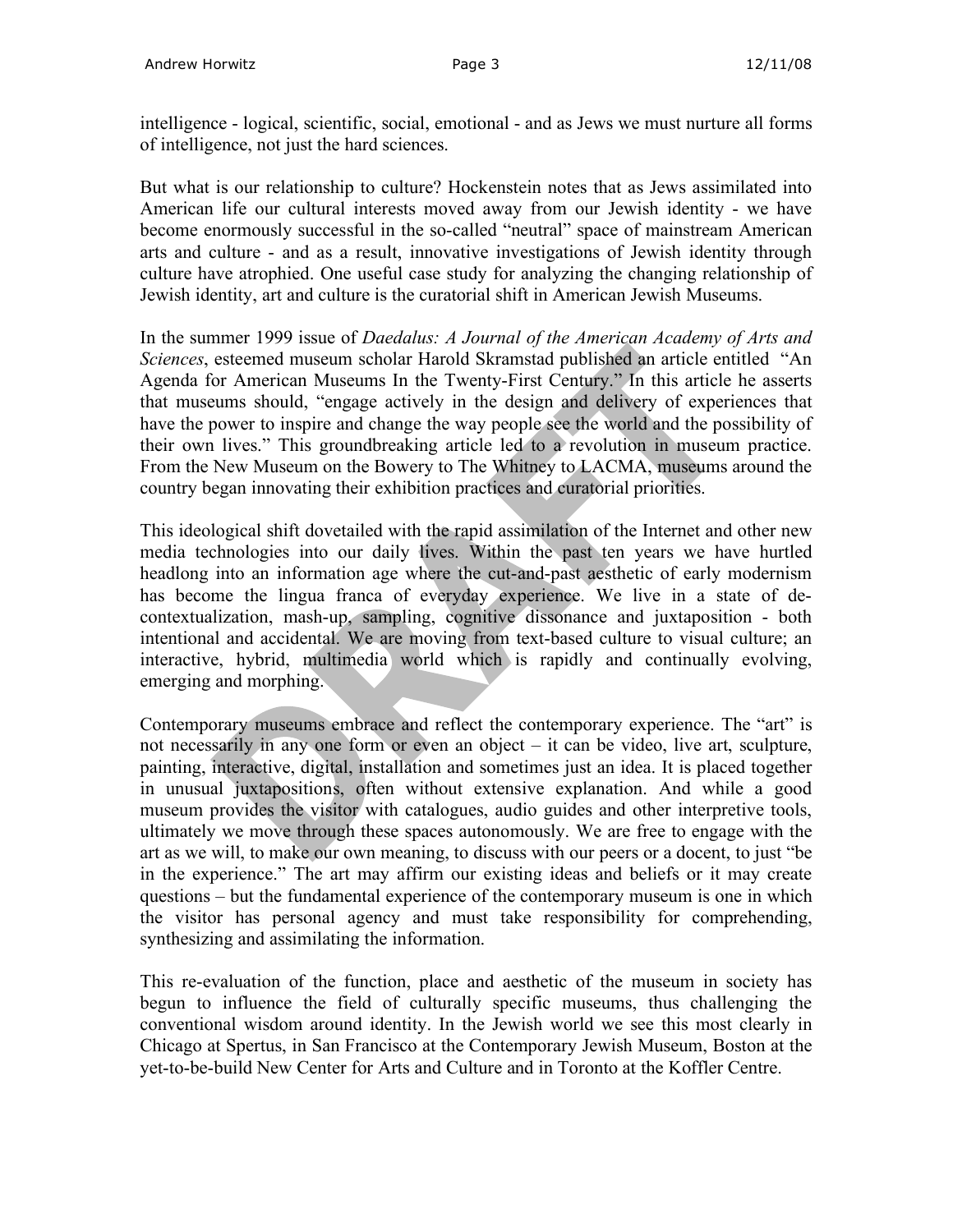In fact, Spertus' inaugural exhibition was *The New Authentics: Artists of the Post-Jewish Generation.* The exhibition brought together many artists for whom "Jewish" is not their primary identity and explored how "associations with Jewish culture intermingle with issues of gender, sexuality, ethnicity, class, politics, history, and nationality, posing questions, challenging boundaries, and defying easy definition." Spertus even presented a a panel discussion moderated by ARTnews editor Robin Cembalest called "Re-Envisioning Difference: Notes From the Forefront of Culturally Specific Museums**."**

So what are the implications of this cultural shift in terms of constructing a personal Jewish identity and forging a sustainable global identity to underpin the idea of peoplehood?

**First** we must acknowledge that the shift from text-based to visual culture is as profound as electric lighting erasing the barriers between night and day; highways, cars and telephones changing our experience of distance; television, film and recorded media changing our sense of place and narrative. As "people of the book" we must give thought to how we both preserve a text-based heritage - and consciousness - while innovating for the Information Age. Young people born into the Information Age process knowledge differently than individuals who are just a few years older. Their experience of identity is beyond fluid; they approach the construction of self from an entirely new perspective. And this perspective is reflected in young people's overwhelming support of President-Elect Obama.

Whether you agree with his policies or not, Obama does not merely symbolize the new world, he embodies it. He is the first significant political figure from an ethnic minority to reject the victim narrative of identity politics. He embraces hybridity and the role of individual agency in the construction of personal identity. Obama is not black *or* white, he's black *and* white, he's both local - American by birth - and global by lineage and upbringing. He projects ease and familiarity in mediated spaces and, we are told, is equally comfortable and engaging in person. He comes from modest means but has used education and self-determination as a vehicle for social mobility, thus combining homespun practicality and grounded-ness with intellect and cosmopolitan sophistication. He simultaneously projects approachability and respect, informality and gravitas – and he constructs his identity on his terms.

Beyond his persona and personal history his campaign was - and still is - the most modern and new media-savvy campaign in the history of the planet. His hopeful ideology, regular e-mails, use of social networking, his focus on "thinking globally, acting locally" speaks loudly and clearly to young people who grew up with the internet, iPods and Facebook, who experience their cultural heritage as one of many factors that comprise their identity, who have grown up in a political landscape largely devoid of vision and predicated on fear.

Hybridity is how today's young people have *always* experienced the world – multiracial, multicultural and on-demand. Their identities are not singular, they are partially inherited and partially by-choice, young people today have actively constructed their identity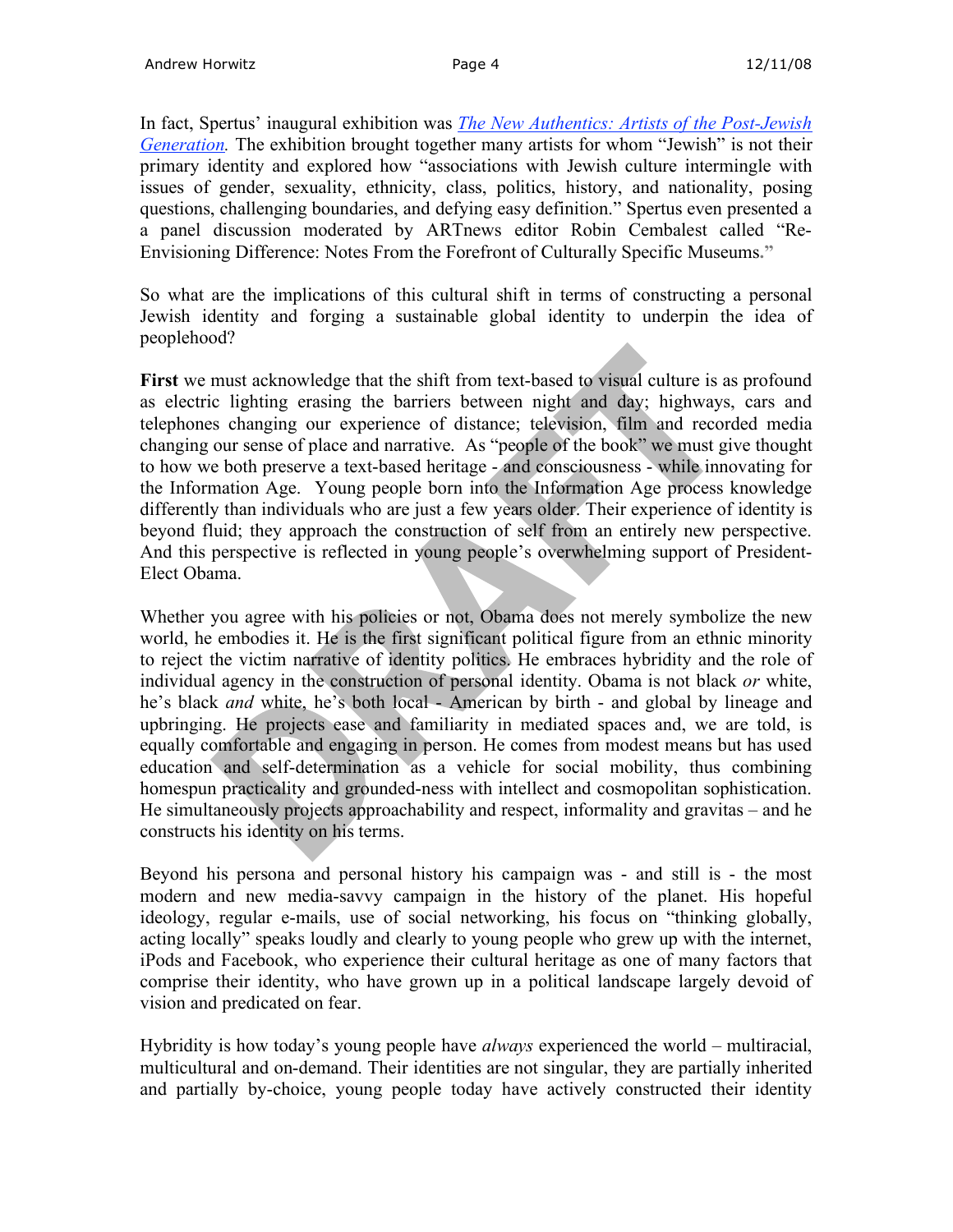almost since pre-adolescence, changing it at will and representing the idea of "self" differently in different contexts. This attitude now applies to race, gender, religion, sexual orientation and any number of other components of identity.

And culture is how one expresses identity - which is why Obama is the first president to have an arts policy that places enormous value on creative expression and the role of the artist in fostering innovation. This is a whole new world, one in which culture - the content one creates and/or consumes - is a major building block of identity; and this contemporary culture is "peer-to-peer", not "top-down" or distributive.

To engage the next generations in a meaningful Jewish life we must understand that the Information Age isn't about authority so much as it is about conversation. We must examine our own preconceptions of Jewish identity and enter into a conversation, not just a monologue. We must encourage the young and/or unaffiliated to *want* to get more information, not just castigate them for not having the knowledge to begin with. And, most challenging of all, we must be willing to relinquish control of the dominant narrative.

It is not about controlling the story anymore; it is about giving people the information, resources and support to make good decisions on their own terms. In this new, networked, information age, identity construction is marked by hybridity; informed questioning of received traditions and personal agency. Personal identity is a combination of many factors – genetics, environment, inherited culture, acquired culture and choice. We can thoughtfully investigate our inherited culture and adapt it to our liking, comment on it, embrace it and reject it at the same time. The essential self exists beyond these external identifiers – it is our responsibility as moral agents to determine things for oneself and act accordingly.

This necessitates an act of enormous courage, faith and trust on the part of those who are currently in the established Jewish world. We must trust that even though the world as we now experience it seems to lack absolutes and fixedness, that is not the same as moral relativism. In fact, embracing hybridity reinforces the moral responsibility of every individual.

**Second**, we have to support artistic investigations that move beyond - or combine known forms, which embrace innovation and experimentation, which reflect the contemporary experience. By embracing new forms and innovation we can disrupt stagnant thinking and unleash our imaginations. We must invest in creativity not for the "outcomes-based" strategies that underpin continuity theory but because creative vitality and adventurousness is important in and of itself. It is adventurousness and novelty that continue to make culture relevant and engaging. We must strategically deploy the creative imagination in the process of envisioning our future, develop dramaturgically rigorous "ideas-based" investigations that match artists and scholars; insuring that inspiration and information work together.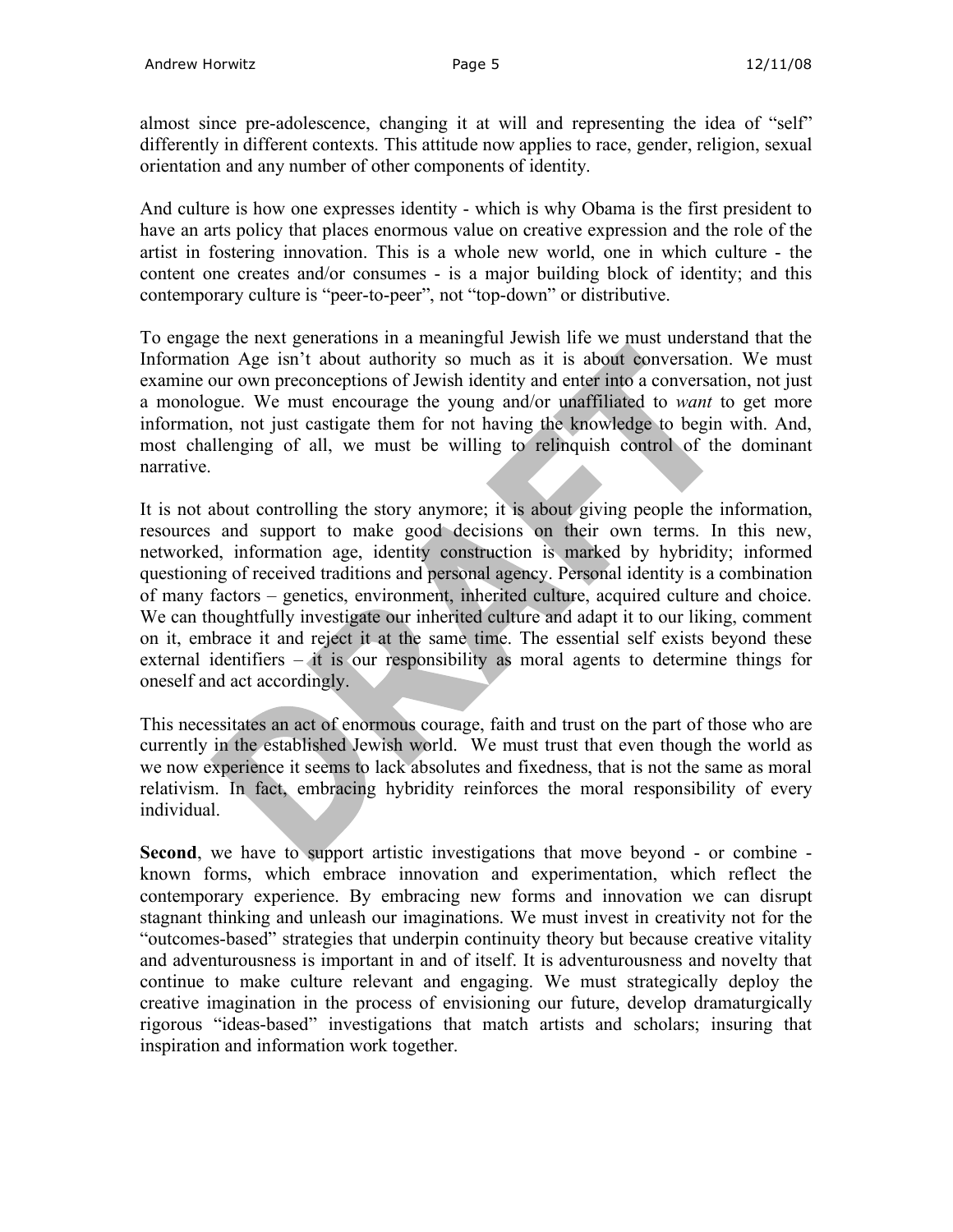This is not an idea without precedent. Before I left for the GA I visited the Jewish Museum in New York to see the exhibit *Chagall and the Artists of the Russian Jewish Theater, 1919-1949.* It was stunning. The exhibition reveals " a remarkable period in the early years of the Soviet Union when innovative visual artists, including Marc Chagall, Natan Altman, and Robert Falk joined forces with avant-garde playwrights, actors, and theatrical producers to create a theater experience with extraordinary mass appeal."

In this brief moment "Jewish theaters such as Habima and the Moscow State Yiddish Theater (acronym, GOSET) became a catalyst for modernist experimentation, revolutionizing existing concepts of theater and scene design. Habima performed in Hebrew and its productions of Jewish mythical and folkloric plays were noted for their rich visual effects and their emotional intensity. GOSET, which performed in Yiddish, created daring productions of Yiddish dramas that enthralled audiences with a new expressionistic style of acting. Both groups embraced visual artists who created stage and costume designs combining Russian folk art elements with stylistic vocabularies of cubofuturism and constructivism."

Here Jews investigated both their particular Jewish identity while simultaneously envisioning a radical new future for the world at large. Early modernism -whether in the Russian Jewish Theater or in Weimar or other movements - was characterized by a strong Jewish presence and influence. This remarkable cultural moment was extinguished by the Nazis; for the past three generations we have worked to recover and rebuild Jewish communal, religious and intellectual life in America and around the world. But now, with both a homeland and a thriving Diaspora, we have unprecedented wealth and security, and though we face challenges, in many ways we are stronger now than ever. It is time to rebuild our visionary Jewish artistic and cultural heritage in a contemporary context.

**Finally**, we must re-adjust our notion of peoplehood away from a North Americancentered view of the world. More than half of the world's Jews live in Israel and there are still many Jews living in Diaspora outside of Israel or North America. As America reassesses its role as a superpower and world leader, hopefully embracing a more cooperative relationship with the world-at-large, North American Jewry must embrace a global perspective as well.

The Contemporary Jewish Museum in San Francisco's inaugural exhibit, "In The Beginning: Artists Respond to Genesis" provides a fantastic entry point for engaging with ideas of global Jewish identity. The exhibit was thoughtful and surprising with quite a number of interactive, digitally informed works bringing the ancient text of Genesis to life in expansive, relevant and immediate ways. Alan Berliner's clever interactive piece "Playing God", Ben Rubin's sound/sculpture installation "God's Breath Hovering Over the Waters (His Master's Voice)", Shirley Shor's "The Well" and Trenton Doyle Hancock's "In the Beginning There Was the End, In the End There Was the Beginning" all provided visceral, profound experiences.

Juxtaposing media, technology, history, religion, text and information into a seamless experience replicates networked culture in such a way that it becomes plausible to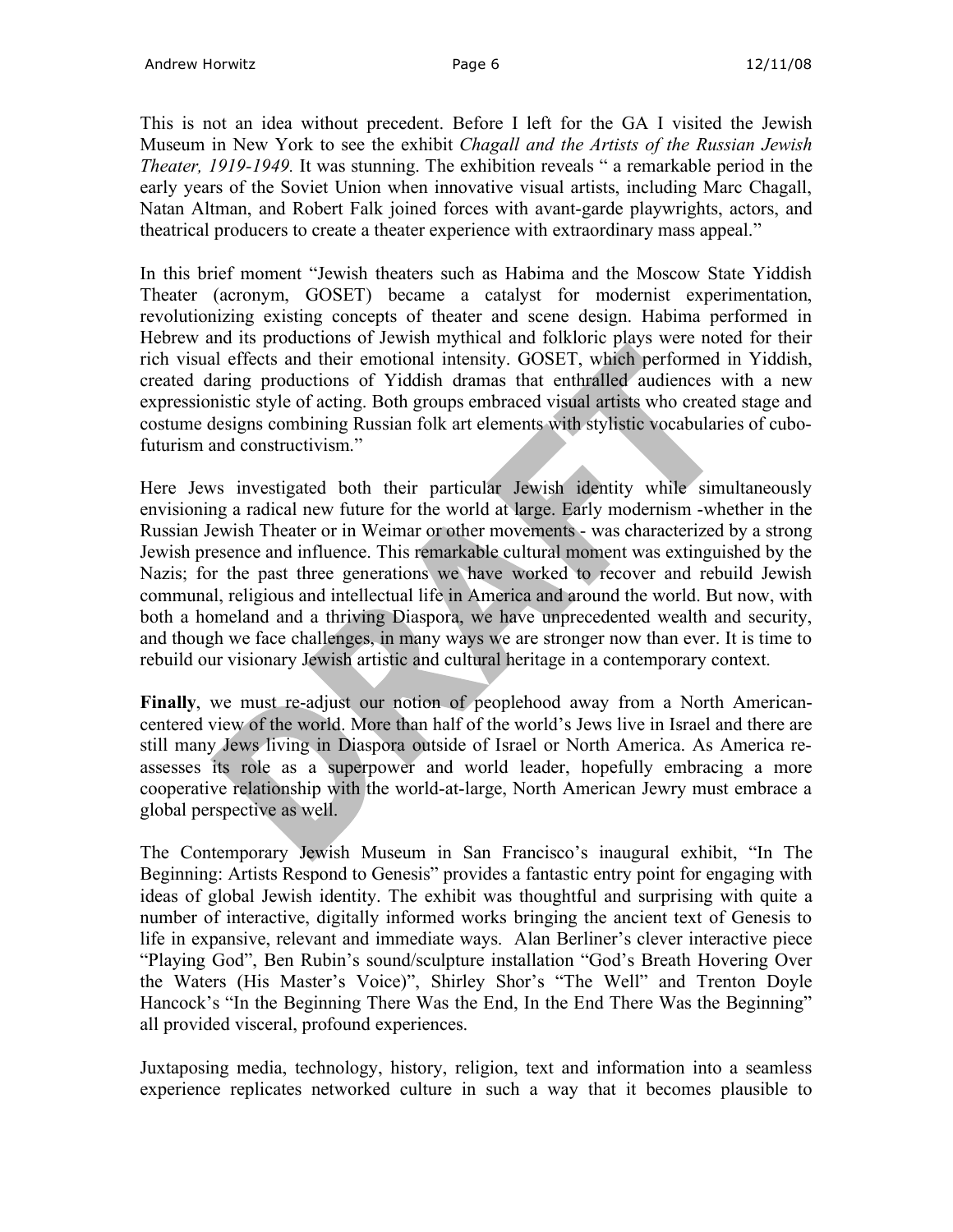imagine Jewish Diaspora as pre-technological global networked society. In a way, the Jewish Diaspora experience prefigures the information age and the replication of "memes" through a network.

Here we are in the future, living in a global, networked society; a society where economic and social forces have individuals – and even whole populations – traversing geography with unprecedented mobility. From migrant workers to high-end financiers, people move around the world bringing their culture, religion, styles, attitudes, traditions and beliefs with them. Diaspora is the de facto contemporary experience. Like the Jews, balancing assimilation and cultural preservation are a central challenge in many people's lives.

Artistically and sociologically Jewish culture has long embraced hybridity: in Yiddish and Ladino, Klezmer, regional cuisines, even philosophy, Jewish culture is a central idea that has morphed and adapted as it has moved around the globe. Once again, historical Jewish culture prefigures modernity.

Using Diaspora as a context for Global Jewish Identity and peoplehood is not faddish or convenient, it is actually a necessity. The ideas underpinning a liberal notion of Global Identity - multiculturalism, co-existence, assimilation/preservation, universal emancipation and civil rights - are anything but idealistic; they are, now more than ever, pragmatic responses to reality. We live in a complicated world where economics, mobility, media and information bring disparate cultures, religions, traditions, beliefs, even civilizations, into unexpected and sometimes difficult proximities. We have to learn to live together in it and strict adherence to ideological absolutism and "me-first" tribalism is an endgame no-one wins.

But to return to the original question - why is culture so notably absent from the communal conversation? Perhaps, with so many demographers, academics, lay leaders, philanthropists, social entrepreneurs, politicians and activists devoting so much time and energy to making the world better and supporting Jewish life, with so many in need of so much and with such limited resources, arts and culture seem frivolous. But they're not.

Arts and culture - as opposed to entertainment- engage us in new and different ways, reflecting the experience of being in the world *as it is now*. Entertainment confirms what we already think we know. Art teaches us to ask questions, encourages us to seek knowledge and take action.

Michael Chabon in his "Statement on the Arts" published as part of President-Elect Obama's new national arts policy says:

"Every grand American accomplishment, every innovation that has benefited and enriched our lives, every lasting social transformation, every moment of profound insight any American visionary ever had into a way out of despair, loneliness, fear and violence—everything that has from the start made America the world capital of hope, has been the fruit of the creative imagination, of the ability to reach beyond received ideas and ready-made answers to some new place, some new